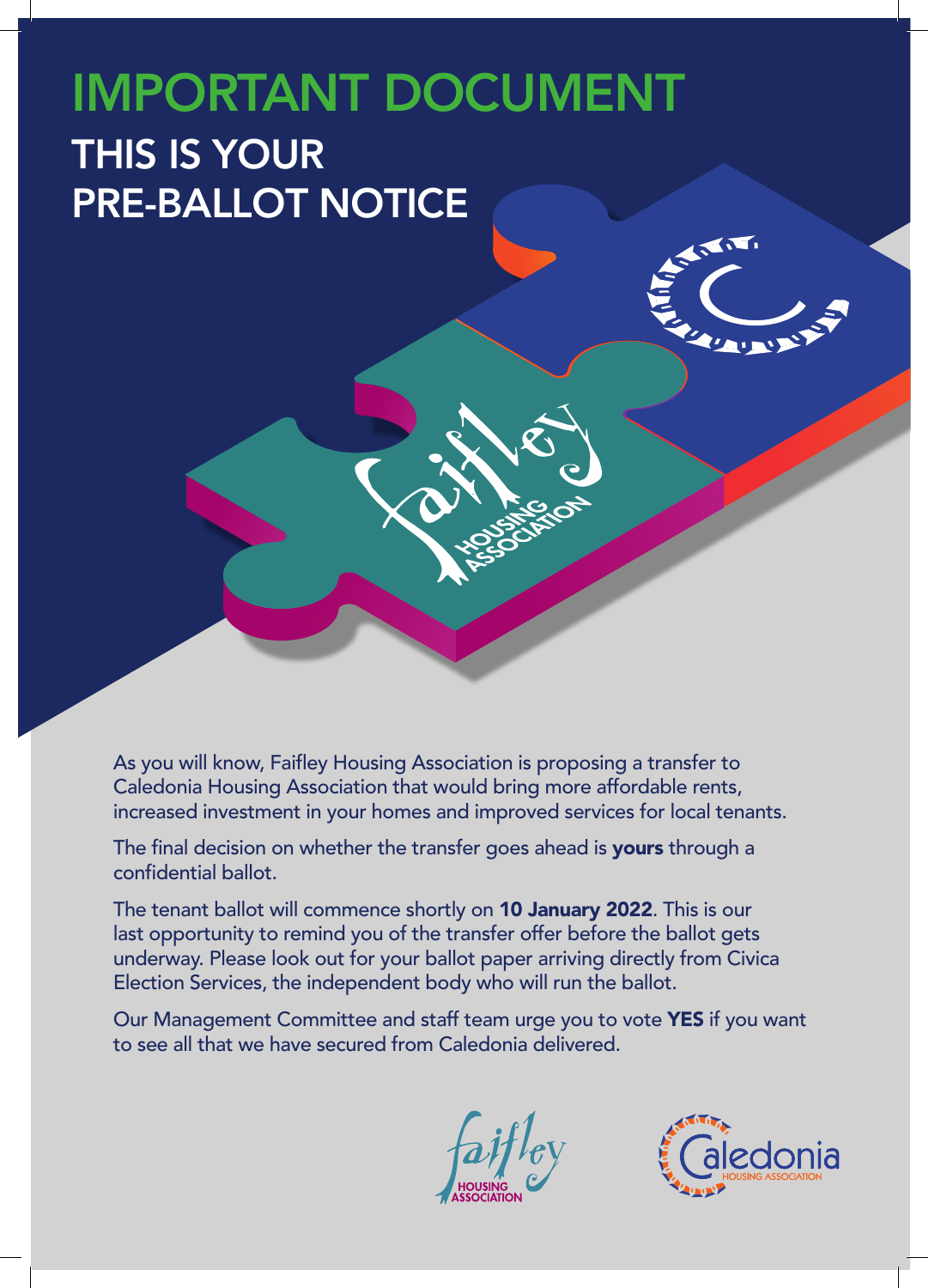# Caledonia's Transfer Promises... A Reminder



If Faifley Tenants support the transfer and vote 'Yes' when the ballot takes place, we have negotiated an excellent package of benefits for our tenants and staff team.

These reflect local tenant priorities and are set out below.

### IMPROVING RENT AND AFFORDABILITY



## PROVIDING QUALITY HOMES IN AN ATTRACTIVE ENVIRONMENT



An accelerated major investment programme of £2.73m by the end of March 2027, supporting 2,220 improvements to Faifley tenants' homes.

£412,000 investment in the local external environment over the next five years, with local tenants consulted on the works programme.

Provide a high-quality, well managed and responsive reactive repairs service.

### DELIVERING EXCELLENT SERVICES AND GREATER **OPPORTUNITIES**



Improved service access options for tenants including Caledonia's Connect online portal, local service delivery and mobile working capabilities for staff team members

A local office maintained in Faifley until 2025, with consultation with tenants on future service delivery needs

New wider role activities progressed to help support local tenants, with a programme confirmed within the first year after the transfer.

A new customer focussed service approach centred on modernised services, partnership working and achieving good outcomes for our tenants.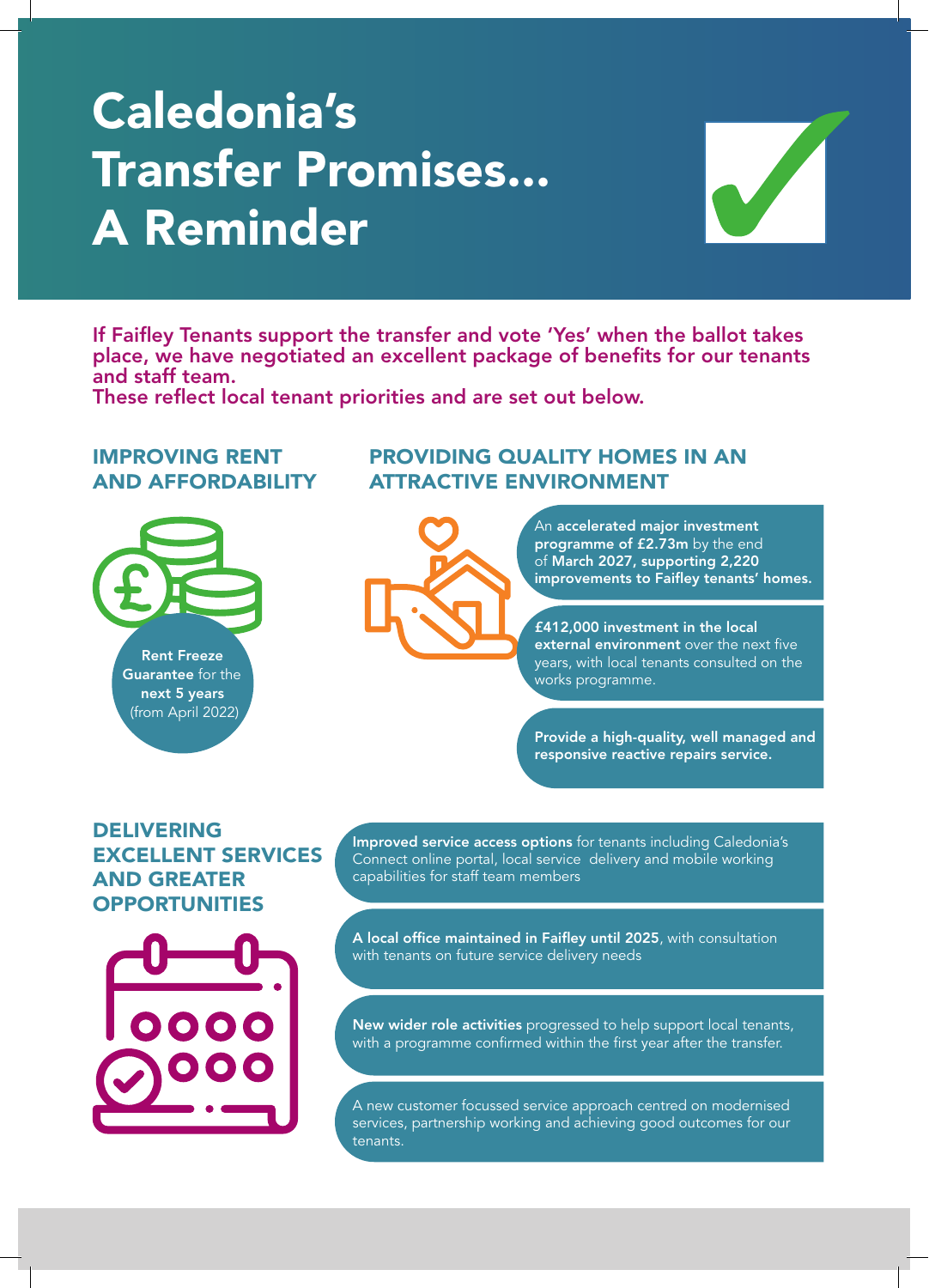## STRONG GOVERNANCE AND FINANCIAL STRENGTH



## DEVELOPING



A new Faifley Customer Review Group established to provide a strong voice on local service and community issues.

Faifley will become part of a strong and well managed housing Association

A new 30-year business plan setting out how the package of benefits will be paid for whilst ensuring long term financial strength.

An ongoing focus on value for money to benefit tenants through financial control, economies of scale and using money wisely and prudently.

OUR PEOPLE The provision of strong leadership for the local team as well as access to a range of specialist support teams within Caledonia.

> Improved learning and development opportunities provided for team members, helping them to achieve their best.

Enhanced local service resilience through being part of Caledonia's wider service delivery arrangements and team.

These benefits will only be delivered if tenants vote 'Yes' for the transfer to Caledonia.

The ballot will be open between Monday 10 January 2022 and 5pm on Monday 7 February 2022.

> WHEN YOU GET YOUR VOTING PAPER... DON'T DELAY, VOTE RIGHT AWAY!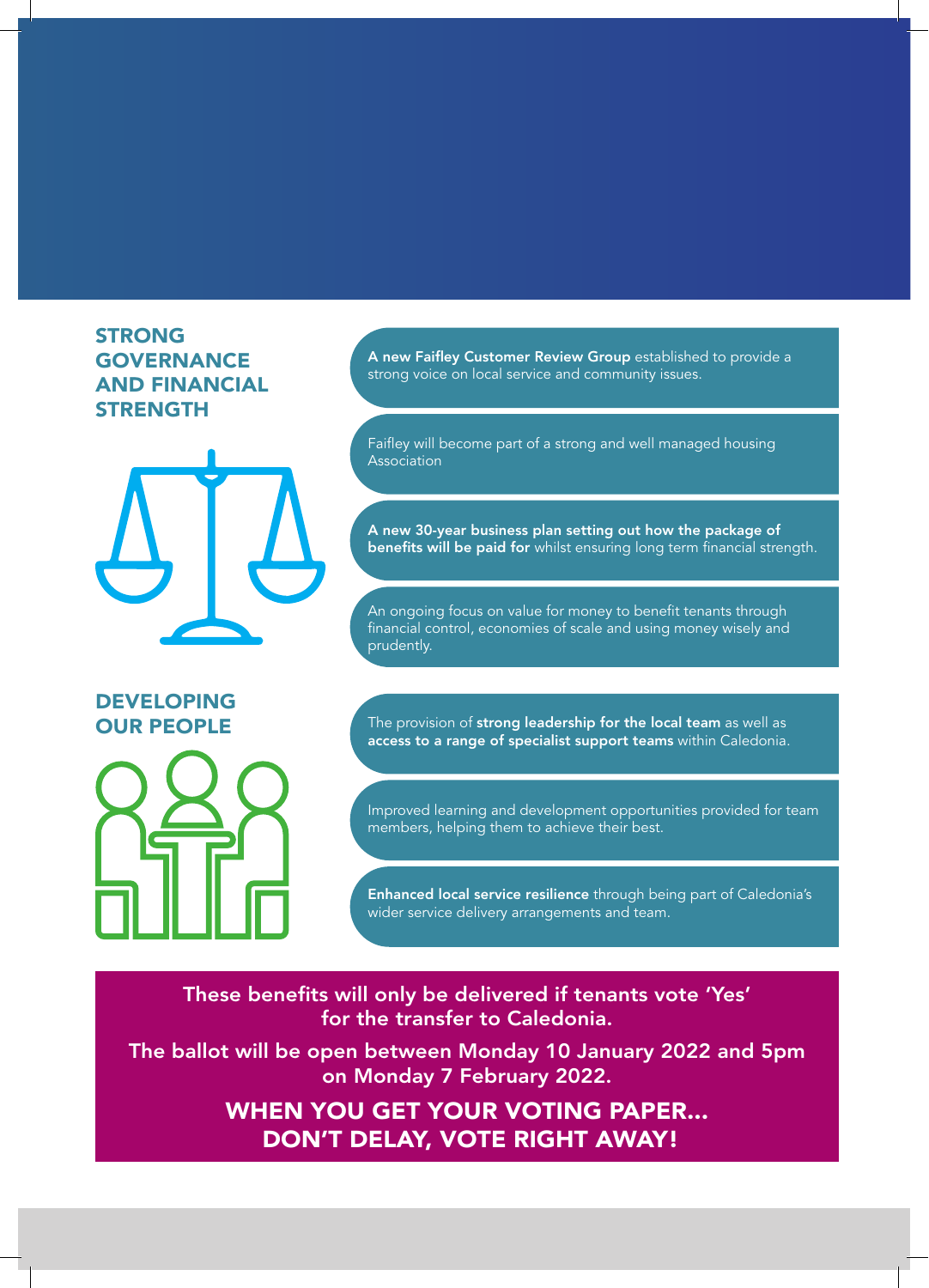## Consulting with you…

#### Over the course of November we consulted with Faifley tenants on the proposed transfer to Caledonia.

#### What you liked about the transfer plans.

Tenants are excited about the proposed transfer and tell us they are looking forward to:

- $\checkmark$  Rent Freeze the 5 year rent freeze and lower increases in the future promised by Caledonia have been really welcome news with tenants saying that it will make their currently expensive rents much more affordable – something that is important to them given the financial challenges many face postpandemic. The recent increase in the rate of inflation as measured by the Consumer Price Index (CPI) is also really important as this could result in a rent increase of up to 4.7% for 2022/23 for Faifley tenants based on our current inflation plus 0.5% rent setting plans.
- $\checkmark$  More investment in homes Caledonia has promised a significant investment in tenants' homes and an accelerated programme of works for this, and this was viewed by tenants as much needed at this time.
- $\sqrt{2}$  More investment in the local community tenants say they want to feel the area around their homes is looked after as well as the homes they live in, and they were pleased to see Caledonia's promise to invest in improving the local environment.
- $\checkmark$  Ensuring excellent services tenants liked the idea of services still being provided by the existing team, but with the support of a larger team. Proposals to offer on-line services, provide wider role services and work with local residents were welcomed.

Here is some of what you said on the transfer proposals in the consultation...

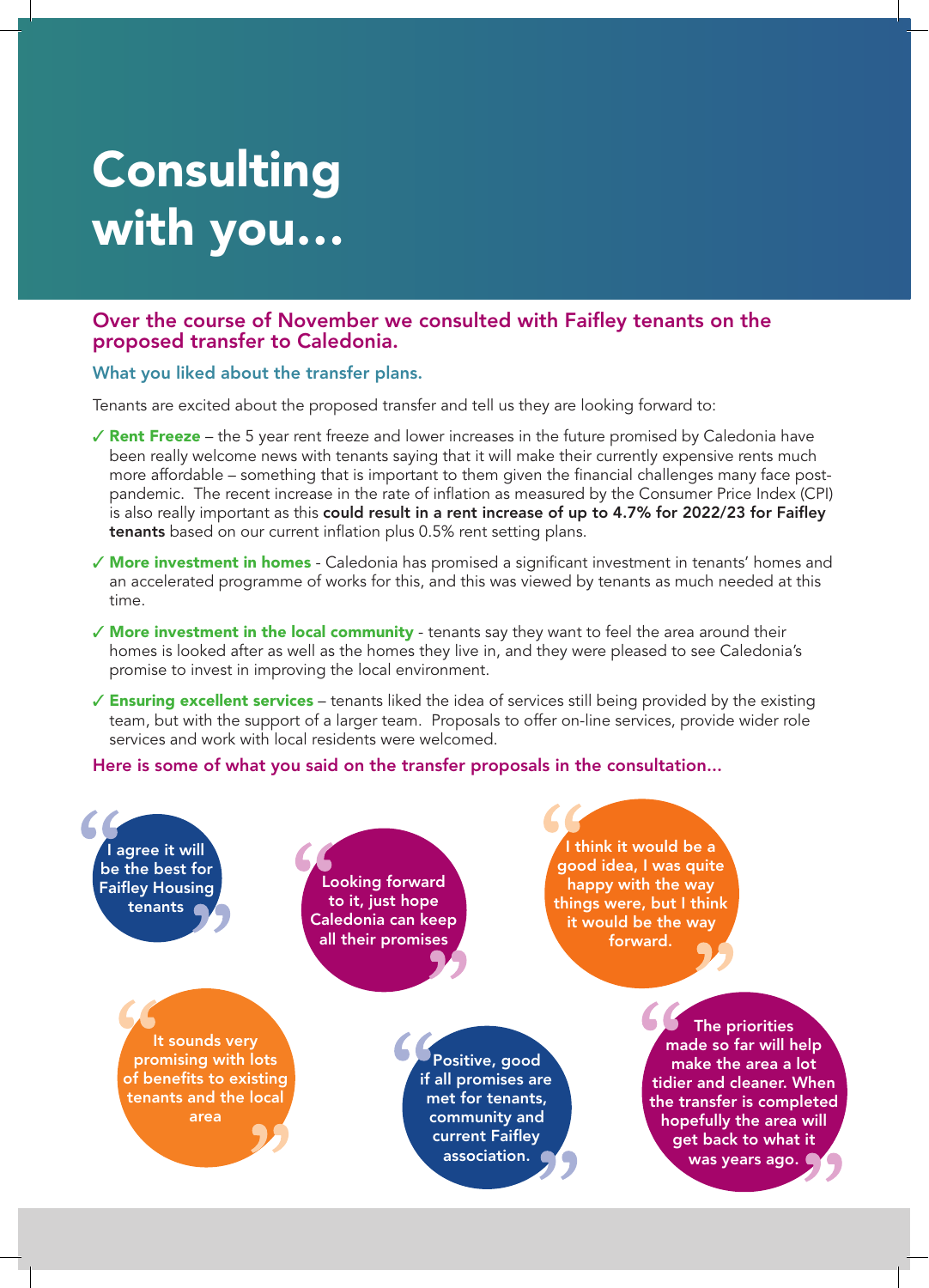## **Frequently** Asked Questions

#### Do I need to sign a new tenancy agreement if the transfer goes ahead?

No. You will not have to sign a new tenancy agreement as this would transfer automatically to Caledonia Housing Association. Faifley tenants would retain all of their existing tenancy rights.

#### How can tenants trust that Caledonia will do what they say they will do?

The full business plan, including the transfer commitments has been provided to a full range of stakeholders, including the Scottish Housing Regulator, who will monitor the progress with the plans. The full proposals have been detailed as part of Caledonia's financial plans and approved by their Management Board, who will ensure the promises are delivered. As noted below the new Faifley Customer Review Group will also have a key responsibility to monitor the transfer promises to ensure Caledonia delivers on the commitments.

#### What happens if the transfer does not proceed? Can Faifley stay independent?

If tenants don't support the voluntary transfer to Caledonia, Faifley would continue to face serious and urgent challenges as it does not comply with the Scottish Housing Regulator's (SHR) standards. In order to protect the interests of tenants, Faifley would need to consider all its options and re-visit its strategic options appraisal before deciding on a way forward. Any future plans would not secure the range of benefits being offered by Caledonia at this time. The SHR could also consider its future regulatory engagement with Faifley in order to protect the interests of tenants in these circumstances.

#### If tenants vote 'No' to the transfer:

- $\chi$  The transfer to Caledonia wouldn't go ahead
- $\boldsymbol{\times}$  Above inflation rent increases for Faifley tenants would be required each year. Without transfer, Faifley have assumed CPI inflation plus 0.5% increases for the coming years
- X There would be much less and slower investment in your homes than proposed by Caledonia
- X There would be no investment in improving the local environment
- $\boldsymbol{X}$  We would have limited ability to modernise our services, including providing on-line options
- $\boldsymbol{X}$  We would continue to have governance challenges and would need to recruit a new senior officer and other specialist staff putting a greater burden on the Association's finances.

#### What will happen to my shareholding if the transfer goes ahead?

If you hold an existing £1 share in Faifley, if the transfer proceeds, you will receive a new £1 share in Caledonia. Caledonia will also welcome new £1 share membership applications from former Faifley current and new tenants posttransfer in line with its Rules.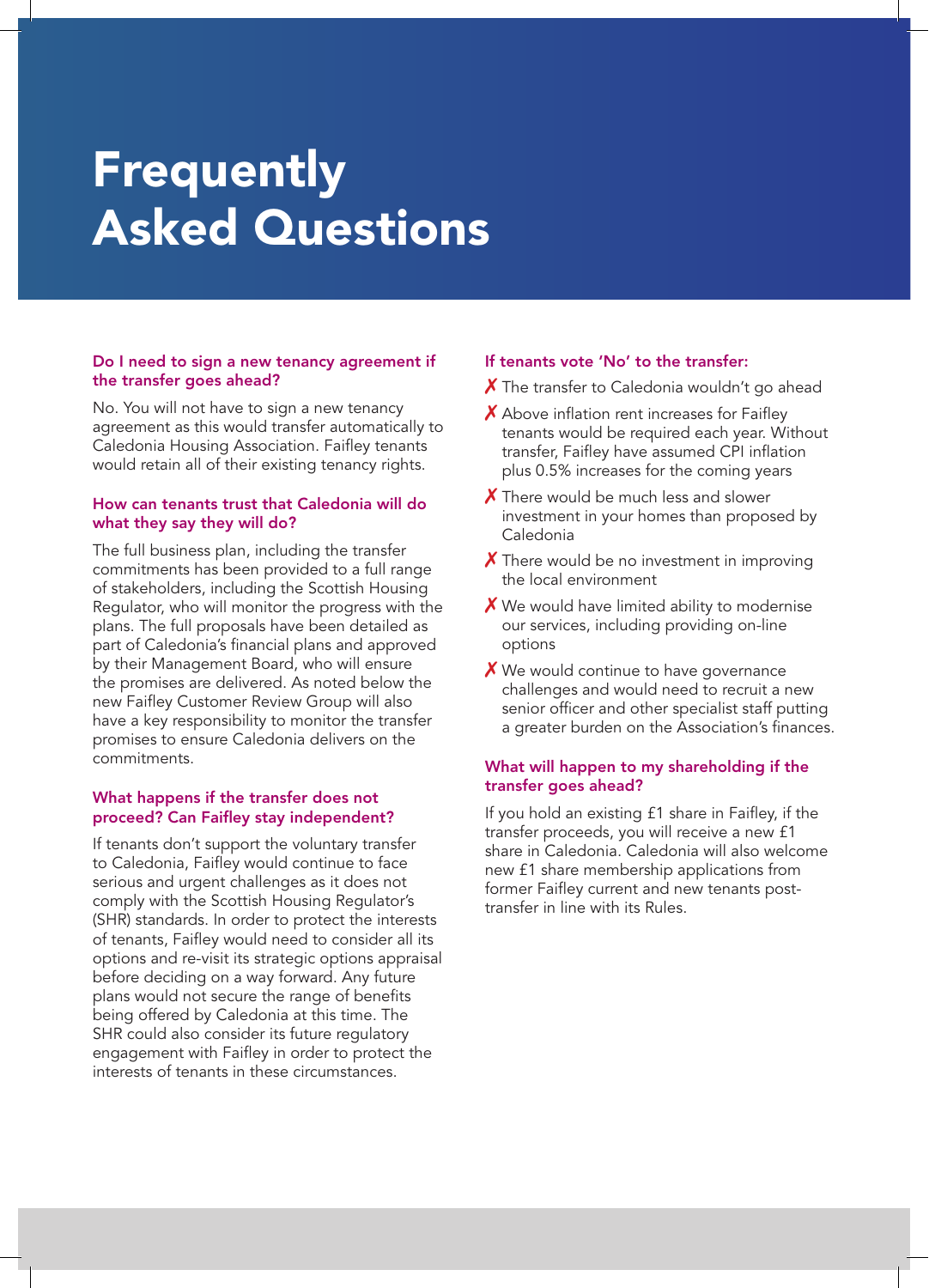## Are the transfer promises too good to be true?

### One of the key questions that tenants asked us through the consultation was whether Caledonia will be able to deliver on the promises, including how this will be monitored.

A joint Business Case has been agreed by both Associations and this has received a positive review by TIS (the independent tenants adviser) and the Scottish Housing Regulator. This sets out the savings that can be made from Faifley joining Caledonia and how these have been used to pay for the transfer promises over the next 30 years.

There will be close monitoring to make sure Caledonia deliver all that they said by:

- ✔ Reports to Caledonia's Management Board.
- ✔ Updates to the Scottish Housing Regulator on the progress being made.
- $\checkmark$  The new Faifley Customer Review Group that Caledonia will set up and support for tenants if the transfer goes ahead will also play a key role in monitoring the transfer promises.
- ✔ Progress updates provided in Caledonia's newsletter for tenants

Caledonia already has a strong track record of successful partnerships with other housing associations. This includes delivering on the commitments made to the tenants of the housing associations involved. Here's some key highlights from these.

| <b>Tenant Promise</b>                                                           | Outcome                                                                                                                                                                                         |
|---------------------------------------------------------------------------------|-------------------------------------------------------------------------------------------------------------------------------------------------------------------------------------------------|
| A 3 year rent guarantee including a rent<br>freeze and inflation only increases | <b>Promise delivered - rent guarantee implemented</b>                                                                                                                                           |
| Support provided to Bellsmyre to improve<br>services to tenants                 | <b>Promise delivered - services improved resulting in</b><br>improved tenant satisfaction                                                                                                       |
| Local team and office retained to provide<br>services                           | <b>Promise delivered - office retained and local team in</b><br>place, and on-line service access also now made available<br>to all tenants                                                     |
| Investment in homes - £1m per year for 5<br>years                               | <b>Promise delivered - f4m invested in improvement works</b><br>in 4 years                                                                                                                      |
| Consultation with tenants on garden<br>maintenance and close cleaning services. | <b>Promise delivered - after consultation, delivered a large</b><br>scale estate and back court improvement programme<br>and reviewed the estates service to deliver greater value<br>for money |

### 2016…Bellsmyre Housing Association (Group Partnership)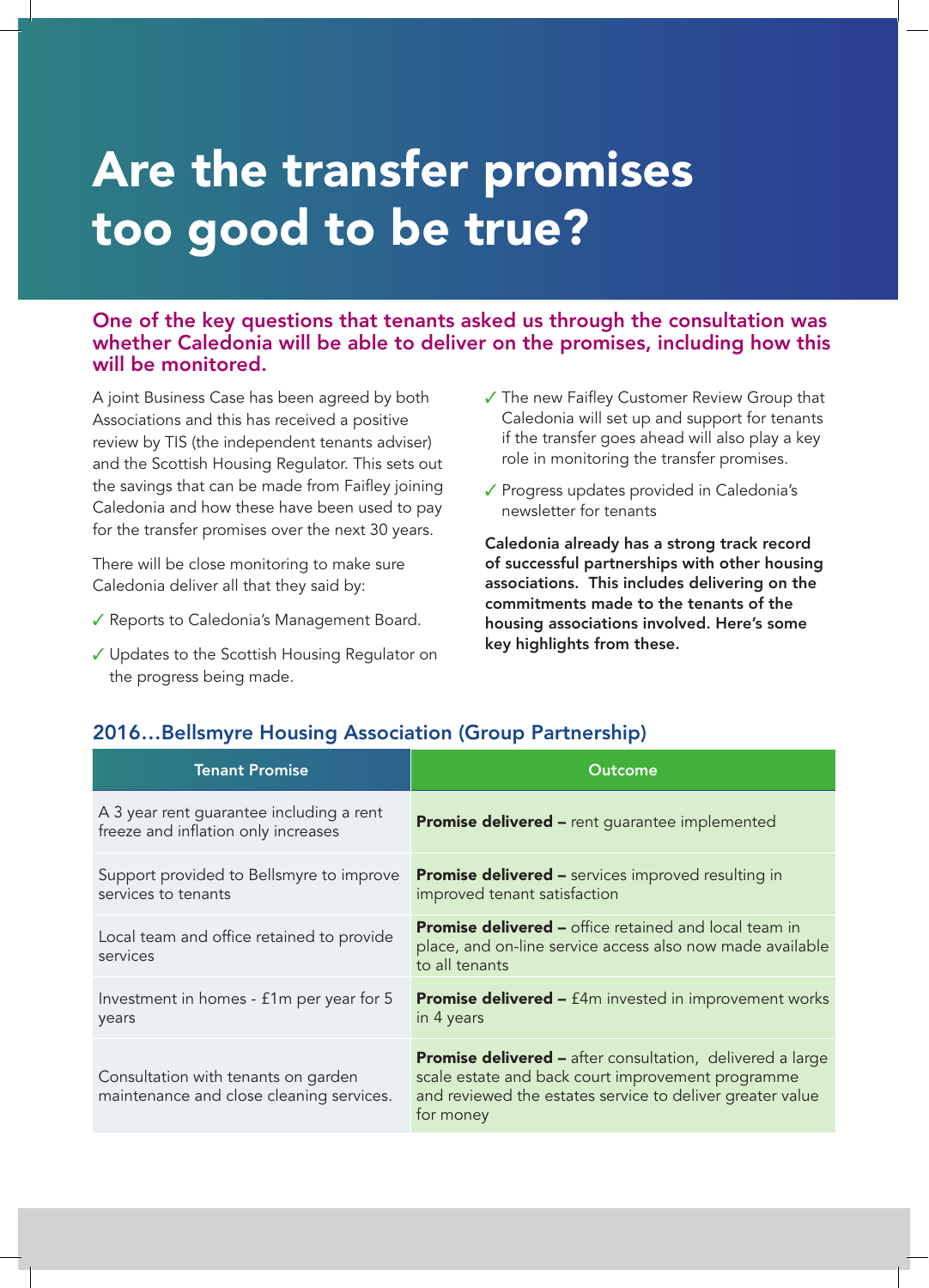### 2018…Antonine Housing Association (Transfer of Engagements)

| <b>Tenant Promise</b>                                                                       | Outcome                                                                                                                                                                                       |
|---------------------------------------------------------------------------------------------|-----------------------------------------------------------------------------------------------------------------------------------------------------------------------------------------------|
| A 5 year rent guarantee for tenants<br>including rent freeze and inflation only<br>elements | <b>Promise in progress - rent guarantee implemented to</b><br>date                                                                                                                            |
| Investment in homes - £3.8M over 5 years                                                    | <b>Promise in progress –</b> £1m invested in planned and<br>cyclical Maintenance in the first 18 months                                                                                       |
| Service delivery from local office until 2023                                               | <b>Promise delivered –</b> following consultation with tenants,<br>the local office was retained on revised opening hours,<br>and on-line service access was made available to all<br>tenants |
| Access to on-line services for tenants                                                      | <b>Promise delivered - on-line services provided for all</b><br>tenants through Caledonia Connect                                                                                             |
| New Antonine Area Committee                                                                 | <b>Promise delivered -</b> new local group set up with<br>agreement to meet quarterly                                                                                                         |

### 2020…Bellsmyre Housing Association (Transfer of Engagements)

| <b>Tenant Promise</b>                                                                                        | Outcome                                                                                              |
|--------------------------------------------------------------------------------------------------------------|------------------------------------------------------------------------------------------------------|
| A one year rent freeze quarantee for all<br>tenants                                                          | <b>Promise delivered - rent guarantee implemented</b>                                                |
| Delivering the regeneration of the<br>Bellsmyre estate though a £30m<br>investment in new homes over 5 years | <b>Promise delivered -</b> comprehensive plans in place for<br>the regeneration that is now underway |
| f3m investment in improvements to                                                                            | <b>Promise in progress -</b> £670k investment being delivered                                        |
| existing homes over 5 years                                                                                  | over 2021-22                                                                                         |
| Options appraisal for non-standard                                                                           | <b>Promise delivered -</b> options appraisal carried out and                                         |
| construction homes                                                                                           | outcomes being considered                                                                            |
| A strong local residents' voice on the                                                                       | <b>Promise delivered –</b> the Residents Forum have been                                             |
| regeneration plans.                                                                                          | actively involved in the plans                                                                       |

The transfer from Antonine to Caledonia was really good for me. Caledonia fulfilled their promise to freeze the rent and fit new windows and a new roof to my home

> *Amber Pearson, Kirkintilloch resident.*

Thankful to Caledonia to be getting a new house for my family. It was good to be involved in the planning stage of the regeneration of Bellsmyre. We are really excited to be moving soon

> *Rebekah Gallagher, Bellsmyre resident.*